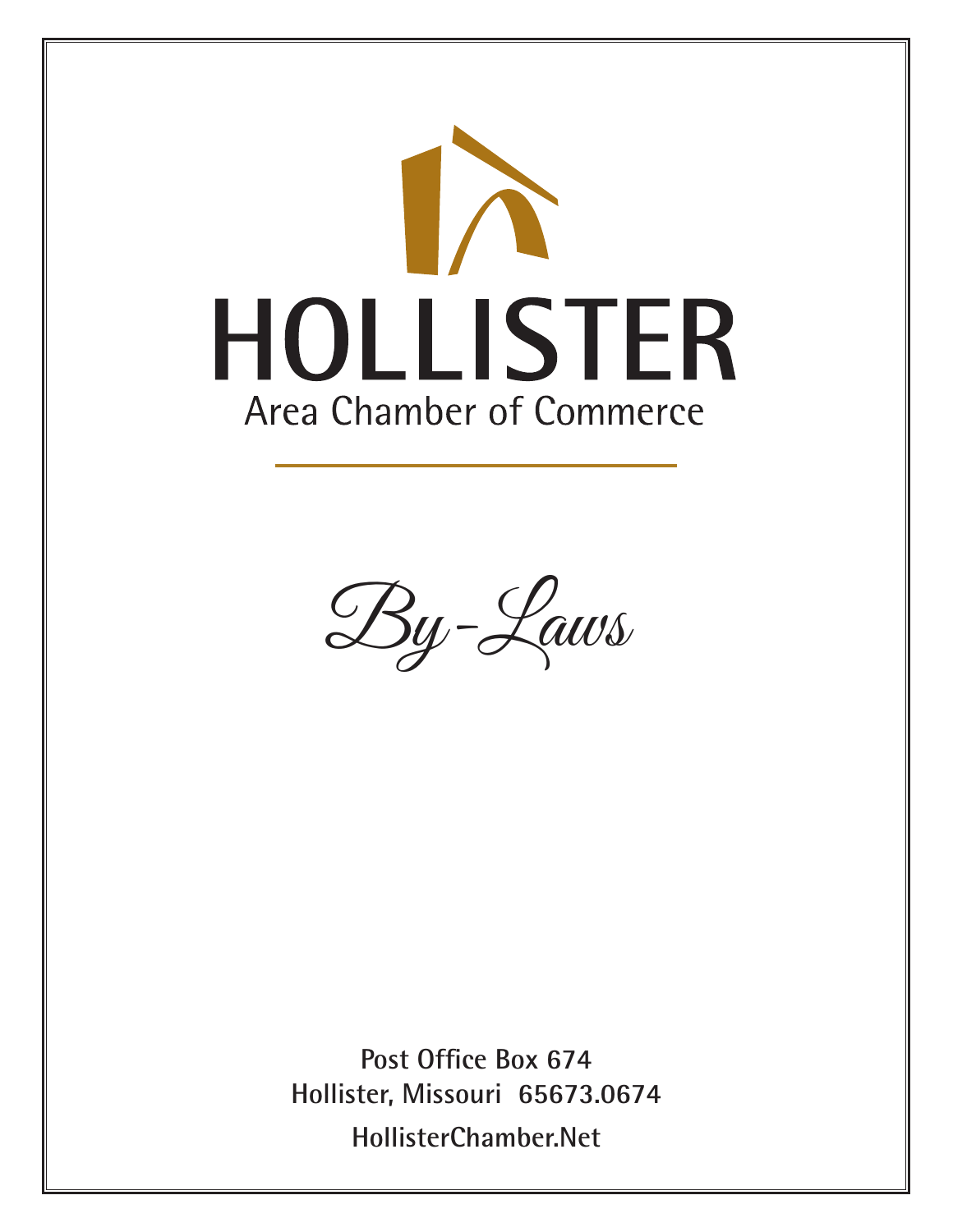## **ARTICLE I** *General*

#### **Section 1: Name**

This organization is incorporated under the laws of the State of Missouri and shall be known as the Hollister Chamber of Commerce, Incorporated, dba Hollister Area Chamber of Commerce.

#### **Section 2: Purpose**

The Hollister Area Chamber of Commerce is organized to advance the general welfare and prosperity of the Hollister and Tri-Lakes Area so that its citizens and all areas of its business community shall prosper. All necessary means of promotion shall be provided and particular attention and emphasis shall be given to the economic, civic, commercial, cultural, industrial, and educational interests of the area.

#### **Section 3: Guiding Principles**

a.) The Hollister Area Chamber of Commerce is a community leader and should rightfully be at the forefront of economic development and growth that takes place within the Hollister and Tri-Lakes Area by striving to attract, retain, and expand business.

b.) The Hollister Area Chamber of Commerce will always support and promote the interest of the Hollister and Tri-Lakes Area businesses and the community through representation and advocacy, especially in political and economic matters.

c.) The Hollister Area Chamber of Commerce strives to ensure that each member's investment is valuable, helping them grow and prosper, by providing tangible benefits, assistance, and networking opportunities.

d.) The Hollister Area Chamber of Commerce desires a large membership roster, but believes that will occur as a corollary of its role as the leader of the business community. The Hollister Area Chamber of Commerce will always seek new members, but it will not sacrifice the ability to serve its current members in this pursuit.

#### **Section 4: Limitations of Methods**

The Hollister Area Chamber of Commerce shall observe all local, state and federal laws which may apply to a non-profit organization as defined in Section 501 (c)(6) of the Internal Revenue Code.

# **ARTICLE II**

### Membership

#### **Section 1: Eligibility**

Any person, association, corporation, partnership or estate having an interest in the objectives of the organization shall be eligible to apply for membership.

#### **Section 2: Application**

Applications for membership shall be in writing, on forms provided for that purpose, and signed by the applicant. Any applicant shall become a member upon payment of the regularly scheduled investment as provided in Article II Section 3.

#### **Section 3: Investment**

Membership investments shall be at such rate or rates, schedule or formula as may be from time to time prescribed by the Board of Directors.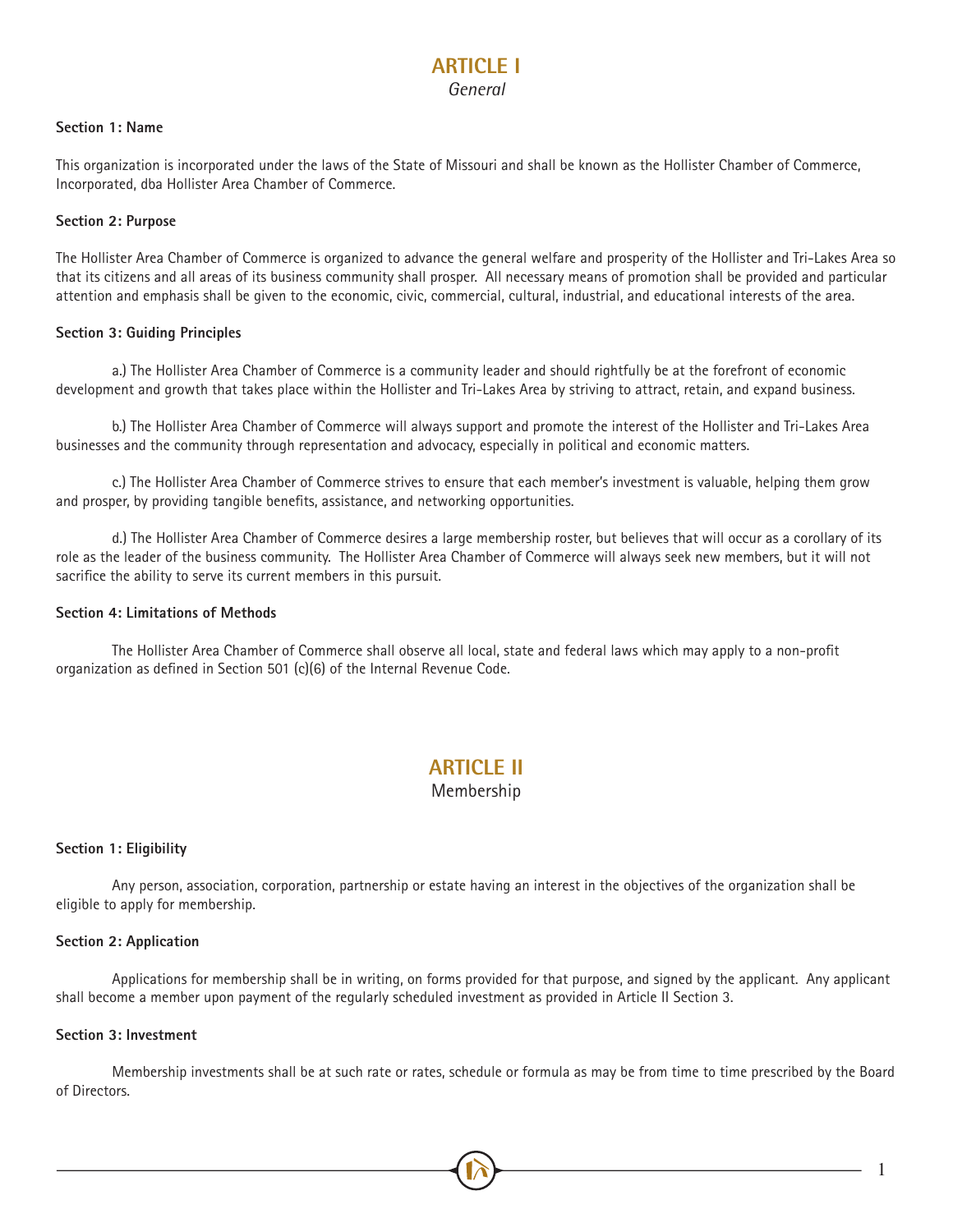#### **Section 4: Termination**

a.) Any member may resign from the chamber upon written request to the Board of Directors;

b.) Any member shall be expelled by the Board of Directors by a two-thirds vote for nonpayment of dues after ninety (90) days from the date due, unless otherwise extended for good cause;

c.) Any member may be expelled by a two-thirds vote of the Board of Directors, at a regularly scheduled meeting thereof, for conduct unbecoming a member or prejudicial to the aims or repute of the Hollister Area Chamber of Commerce, after notice and opportunity for a hearing are afforded the member complained against.

#### **Section 5: Voting**

In any proceeding in which voting by members is called for, each member in good standing shall be entitled to cast one (1) vote.

#### **Section 6: Exercise of Privileges**

Any firm, association, corporation, partnership, or estate holding membership may nominate individuals whom the holder desires to exercise the privileges of membership covered by its subscriptions, and shall have the right to change its membership nomination upon notice.

#### **Section 7: Orientation**

At regular intervals, orientation on the purposes and activities of this organization shall be conducted for the following groups: new officers and directors, current officers and directors, committee chairmen, committees and new members. A detailed outline for orientation of each of these groups shall be a part of this organization's procedures manual.

#### **Section 8: Honorary Memberships**

Distinction in public affairs shall confer eligibility to honorary membership. Honorary members shall have all the privileges of members except the right to vote, and shall be exempt from the payment of dues. The Board of Directors shall confer or revoke honorary membership by a majority vote.

# **Article III**

### *Meetings*

#### **Section 1: Annual Meeting**

The annual meeting of the corporation, in compliance with State law, shall be held at a time and place fixed by the Board of Directors and Officers. Notice of the meeting shall be sent to each member at least ten (10) days before said meeting.

#### **Section 2: Additional Meetings**

General meetings of the Hollister Area Chamber of Commerce may be called by the Chairman of the Board at any time, or upon petition in writing of any 25 members in good standing.

a.) Notice of the special meetings shall be sent to each member at least five (5) days prior to such meetings;

b.) Board meetings may be called by the Chairman of the Board or by the Board of Directors upon written application of three (3) members of the Board. Notice (including the purpose of the meeting) shall be given to each member of the Board of Directors at least one (1) day prior to said meeting;

c.) Committee meetings may be called at any time by the Chairman of the Board, Vice Chairman, Director, or by the committee's chairman.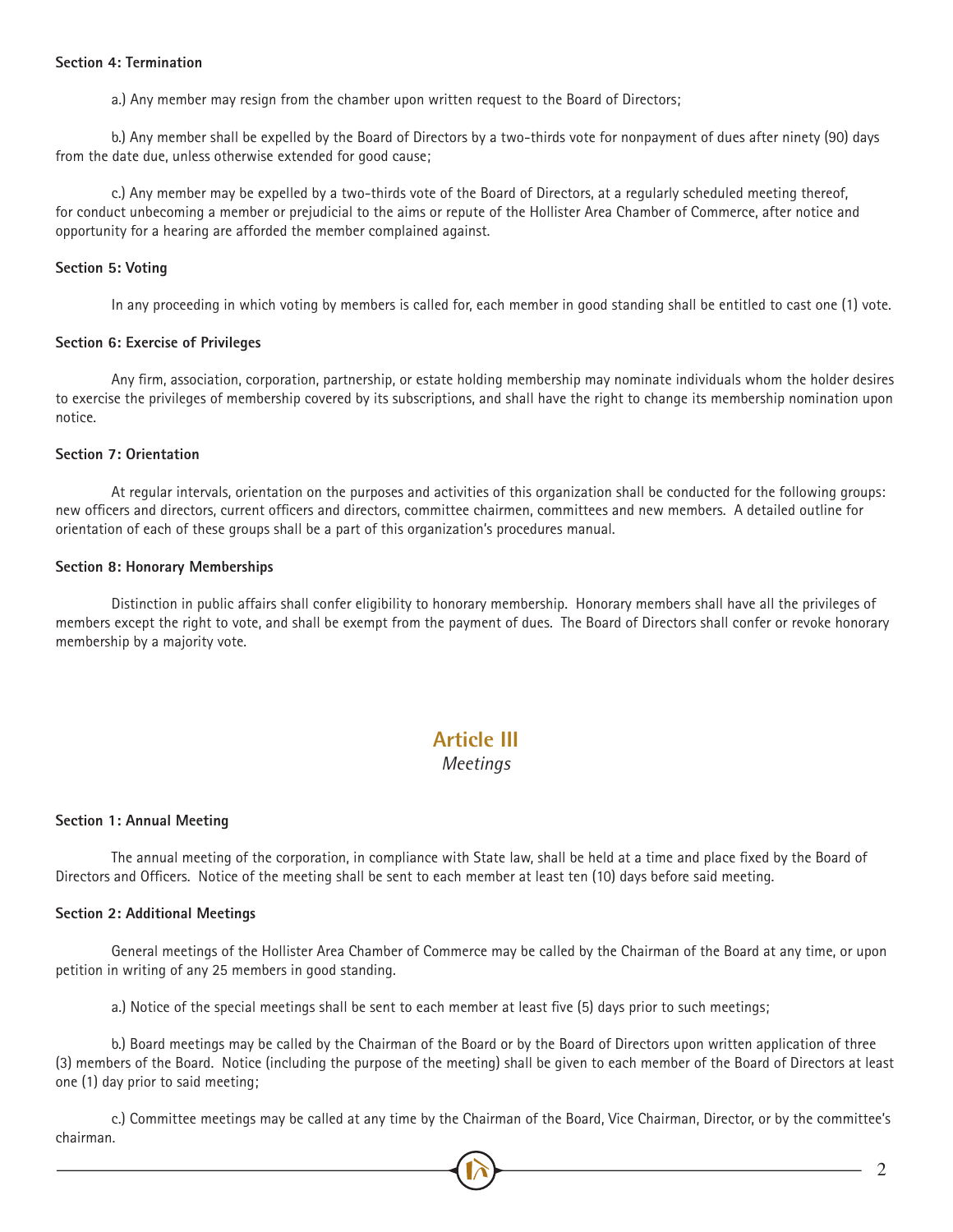#### **Section 3: Quorums**

a.) At any duly called general meeting of the Hollister Area Chamber of Commerce 50% of members plus one (1) shall constitute a quorum.

b.) At a Board meeting, a majority of the members of the Board of Directors shall constitute a quorum.

c.) At committee meetings, a majority shall constitute a quorum except when a committee consists of more than nine (9) members. In that case, five (5) shall constitute a quorum.

#### **Section 4: Agenda, Minutes**

An advance agenda must be prepared for all meetings, and minutes shall be recorded at all meetings. A detailed outline for preparation of both shall be a part of this organization's procedures manual.

# **ARTICLE IV**

### *Board of Directors*

#### **Section 1: Composition of the Board**

The Board of Directors shall be composed of up to fifteen (15) members, who shall be elected to serve for three (3) years or until their successors are elected and have qualified. Only 1/3 of the Board of Directors may be eligible for election during the same year, in accordance with the organization's procedures manual. The Immediate Past Chairman shall serve as a member of the Board.

The government and policy-making responsibilities of the Hollister Area Chamber of Commerce shall be vested in the Board of Directors, which shall control its property, be responsible for its finances, and direct its affairs.

#### **Section 2: Selection and Election of Directors.**

a.) Nominating Committee

 At the regular August Board meeting, the Chairman of the Board shall appoint, subject to approval by the Board of Directors, a Nominating Committee, of up to five (5) members of the Hollister Area Chamber of Commerce including one current member of the Board of Directors who shall serve as chairman of the Nominating Committee.

At the regular September Board of Directors meeting, the Nominating Committee shall present a slate of candidates to serve three-year terms to replace the members of the Board of Directors whose regular terms are expiring. Each candidate must be an active member in good standing and must have agreed to accept the responsibility of a directorship.

#### b.) Publicity of Nominations

 Upon receipt of the report of the Nominating Committee, the Director, shall immediately notify the membership of the names of persons nominated as candidates for membership of the Board of Directors and the right of petition.

#### c.) Nominations by Petition

 Additional names of candidates for membership of the Board of Directors can be nominated by petition bearing the genuine signatures of at least twenty-five (25) qualified members of the Hollister Area Chamber of Commerce. Such petition shall be filed with the Nominating Committee within ten (10) days after notice has been given of the names of those nominated. The determination of the Nominating Committee as to the legality of the petition(s) shall be final.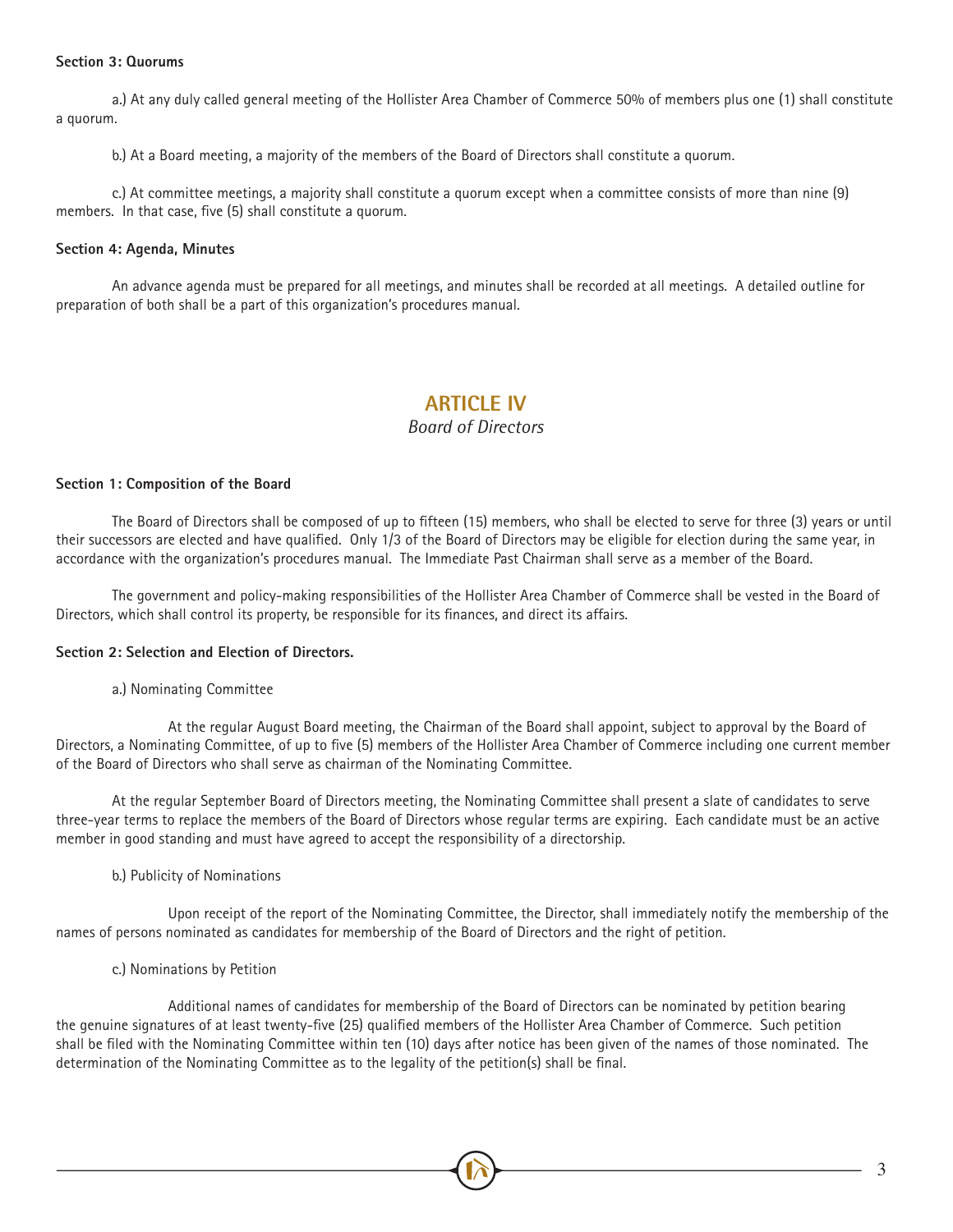#### d.) Determination.

 If no petition is filed within the designated period, the nominations shall be closed and the nominated slate of candidates shall be declared by the Board of Directors at their regular October meeting.

 If a legal petition shall present additional candidates, the names of all candidates shall be arranged on a ballot in alphabetical order. The nominations shall be closed and the nominated slate of candidates shall be declared by the Board of Directors at their regular October meeting.

 After the Board of Directors declares the slate of candidates, the Director will send the ballot to all active members at least fifteen (15) days before the regular November board meeting.

 The ballots shall be marked in accordance with the instructions printed on the ballot and returned to the Hollister Area Chamber of Commerce office within ten (10) days. The Board of Directors shall at its regular December meeting declare the candidates with the greatest number of votes elected.

#### e.) Judges

 The Chairman of the Board shall appoint, subject to the approval of the Board of Directors, at least three (3) judges, but not more than five (5) judges who are not members of the Board of Directors or candidates for election. One will be designated chairman. Such judges shall have complete supervision of the elections, including the auditing of the ballots. They shall report the results of the election to the Board of Directors.

#### **Section 3: Seating of New Directors**

All newly-elected and appointed members of the Board of Directors shall be seated at the regular January Board meeting and shall be participating members thereafter. Retiring members of the Board of Directors shall continue to serve until the end of the program year.

#### **Section 4: Vacancies**

A member of the Board of Directors who shall be absent from three (3) consecutive regular meetings of the Board of Directors shall be automatically dropped from membership on the Board unless confined by illness or other absence approved by a majority vote of those voting at any meeting thereof.

Vacancies on the Board of Directors, or among the officers, shall be filled by the Board of Directors by a majority vote.

#### **Section 5: Policy**

The Board of Directors is responsible for establishing procedure and formulating policy of the organization. It is also responsible for adopting all policies of the organization. These policies shall be maintained in a policy manual, to be reviewed annually and revised as necessary.

#### **Section 6: Management**

The Board of Directors shall employ a Director and shall fix the salary and other considerations of employment.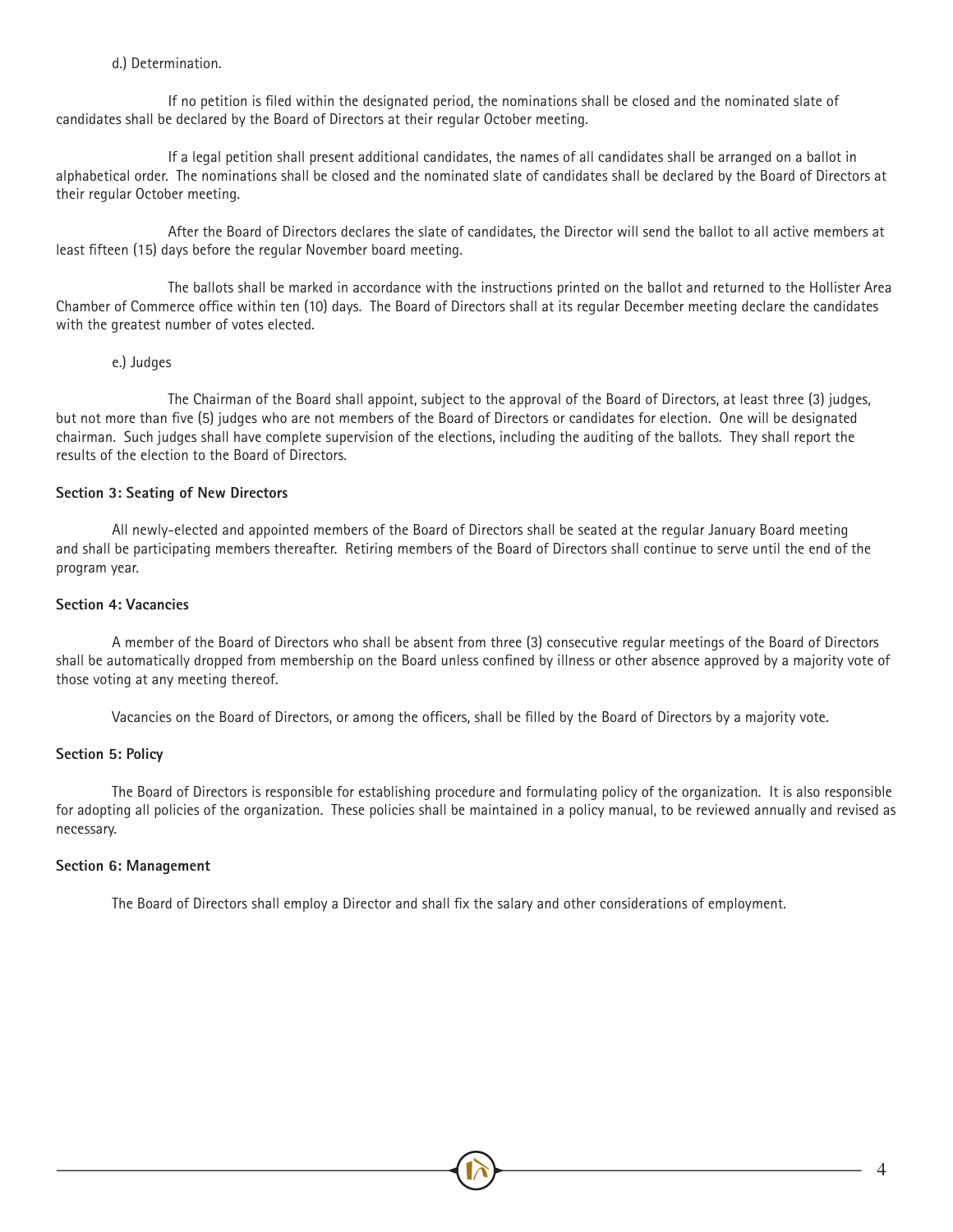## **ARTICLE V** *Officers*

#### **Section 1: Determination of Officers**

The Board of Directors (new and retiring) at its regular January meeting shall reorganize for the coming year. The Nominating Committee for Directors shall also nominate officers each year. At this meeting, the Board shall elect the Chairman of the Board, Vice Chairman, Treasurer, and Secretary. Officers will be elected from members of the new Board. All officers shall take office on the first day of the new fiscal year and serve for a term of one (1) year or until their successors assume the duties of office. They shall be voting members of the Board of Directors.

#### **Section 2: Duties of Officers**

#### a.) Chairman of the Board

 The Chairman shall serve as the chief elected officer of the Hollister Area Chamber of Commerce and shall preside at all meetings of the membership, Board of Directors and Executive Committee.

 The Chairman of the Board shall, with advice and counsel of the Vice Chairman and Director, determine all committees, select all committee chairmen, and assist in the selection of committee personnel, subject to the approval of the Board of Directors.

#### b.) Vice Chairman

 The Vice Chairman shall exercise the powers and authority and perform the duties of the Chairman in the absence or disability of the Chairman.

#### c.) Treasurer

 The Treasurer shall be responsible for the safeguarding of all funds received by the Hollister Area Chamber of Commerce and for their proper disbursement. Such funds shall be kept on deposit in financial institutions, or invested in a manner approved by the Board of Directors. The Treasurer shall be responsible for maintaining the Hollister Area Chamber of Commerce funds in accordance with Article VII herein below.

#### d.) Secretary

 The Secretary shall oversee the taking of minutes of all Board meetings, recording votes, and giving notice of all meetings in the manner required by Article III herein above. The Secretary shall be the custodian of the corporate records of the Hollister Area Chamber of Commerce.

#### e.) Director

The Director shall be the chief administrative and executive staff of the Hollister Area Chamber of Commerce.

 The Director shall serve as advisor to the Chairman of the Board and the Board of Directors on program planning, and shall assemble information and data and cause to be prepared special reports as directed by the Chairman of the Hollister Area Chamber of Commerce.

 The Director shall serve as a non-voting member of the Board of Directors, the Executive Committee, and all committees.

 The Director shall be responsible for the administration of the program of work in accordance with the policies and regulations of the Board of Directors.

 The Director shall be guided by the standard operating procedures and the position description for the position of Director as set forth by the Staff Management Committee.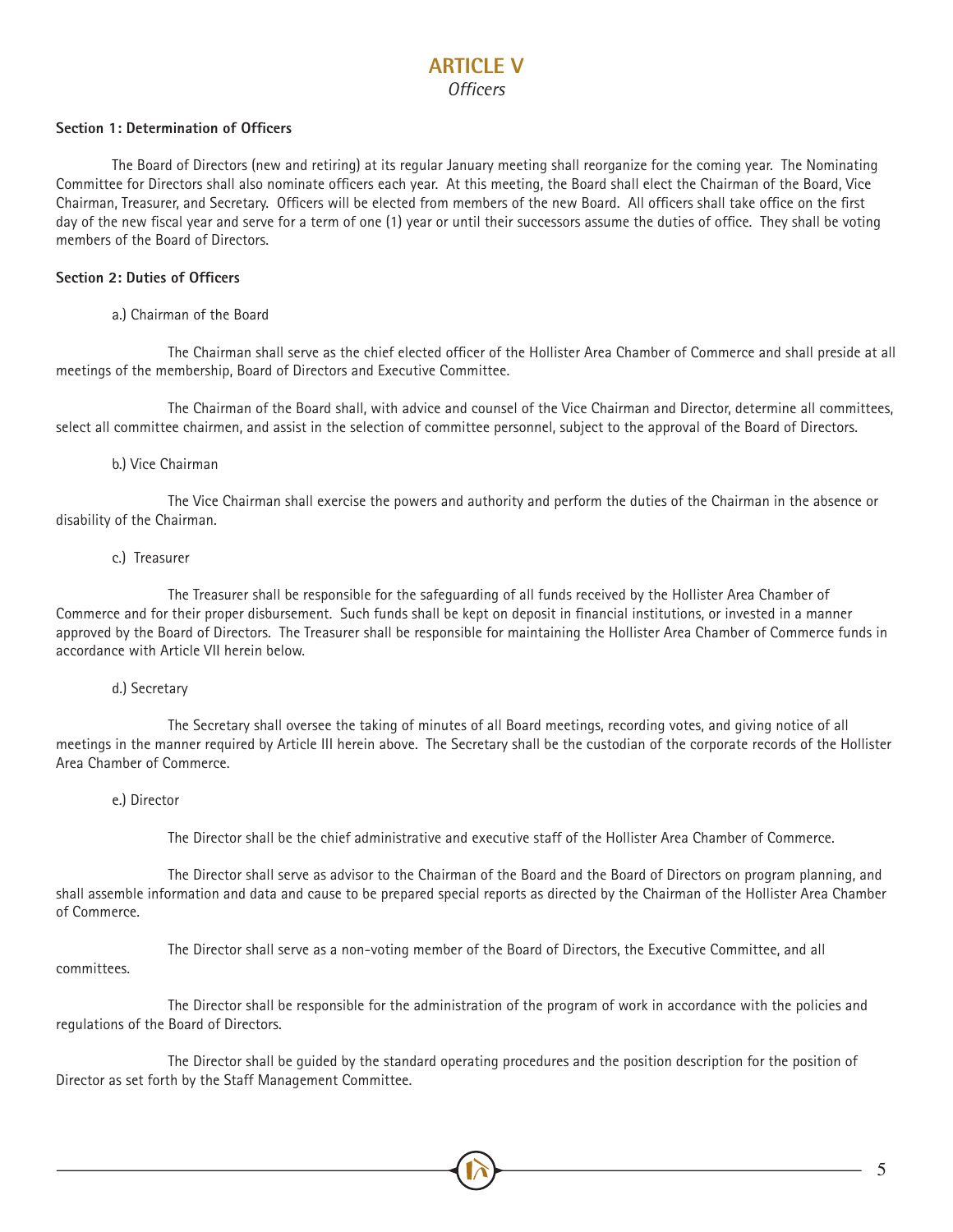#### **Section 3: Executive Committee**

The Executive Committee shall act for and on behalf of the Board of Directors when the Board is not in session but shall be accountable to the Board for its actions. It shall be composed of the Chairman of the Board, Vice Chairman, Treasurer, Secretary, and the Director as a non-voting member. The Chairman of the Board will serve as chairman of the Executive Committee.

#### **Section 4: Indemnification**

The Hollister Area Chamber of Commerce may, by resolution of the Board of Directors, provide for indemnification by the Hollister Area Chamber of Commerce of any and all of its officers or former officers as spelled out in ARTICLE X of these bylaws.

## **ARTICLE VI**

### *Committees and Divisions*

#### **Section 1: Appointment and Authority**

The Chairman of the Board, by and with the approval of the Board of Directors, shall appoint all committees and committee chairmen. The Chairman of the Board may appoint such ad hoc committees and their chairmen as deemed necessary to carry out the program of the Hollister Area Chamber of Commerce. Committee appointments shall be at the will and pleasure of the Chairman of the Board and shall serve concurrent with the term of the appointing Chairman of the Board, unless a different term is approved by the Board of Directors.

It shall be the function of committees to make investigations, conduct studies and hearings, make recommendations to the Board of Directors, and to carry on such activities as may be delegated to them by the Board.

#### **Section 2: Limitation of Authority**

No action by any member, committee, division, employee, member of the Board of Directors or officer shall be binding upon, or constitute an expression of, the policy of the Hollister Area Chamber of Commerce until it shall have been approved or ratified by the Board of Directors.

Committees shall be discharged by the Chairman of the Board when their work has been completed and their reports accepted, or when, in the opinion of the Board of Directors, it is deemed wise to discontinue the committees.

#### **Section 3: Testimony**

Once committee action has been approved by the Board of Directors, it shall be incumbent upon the committee chairmen, or in their absence, whom they designate as being familiar enough with the issue, to give testimony to, or make presentations before, civic and governmental agencies.

#### **Section 4: Divisions**

The Board of Directors may create such divisions, bureaus, departments, councils, or subsidiary corporations as it deems advisable to handle the work of the Hollister Area Chamber of Commerce.

The Board of Directors shall authorize and define the powers and duties of all divisions, bureaus, departments, councils, and subsidiary corporations. The Board shall annually review and approve all activities and proposed programs of such divisions, bureaus, departments, councils, or subsidiary corporations having bearing upon or expressive of the Hollister Area Chamber of Commerce.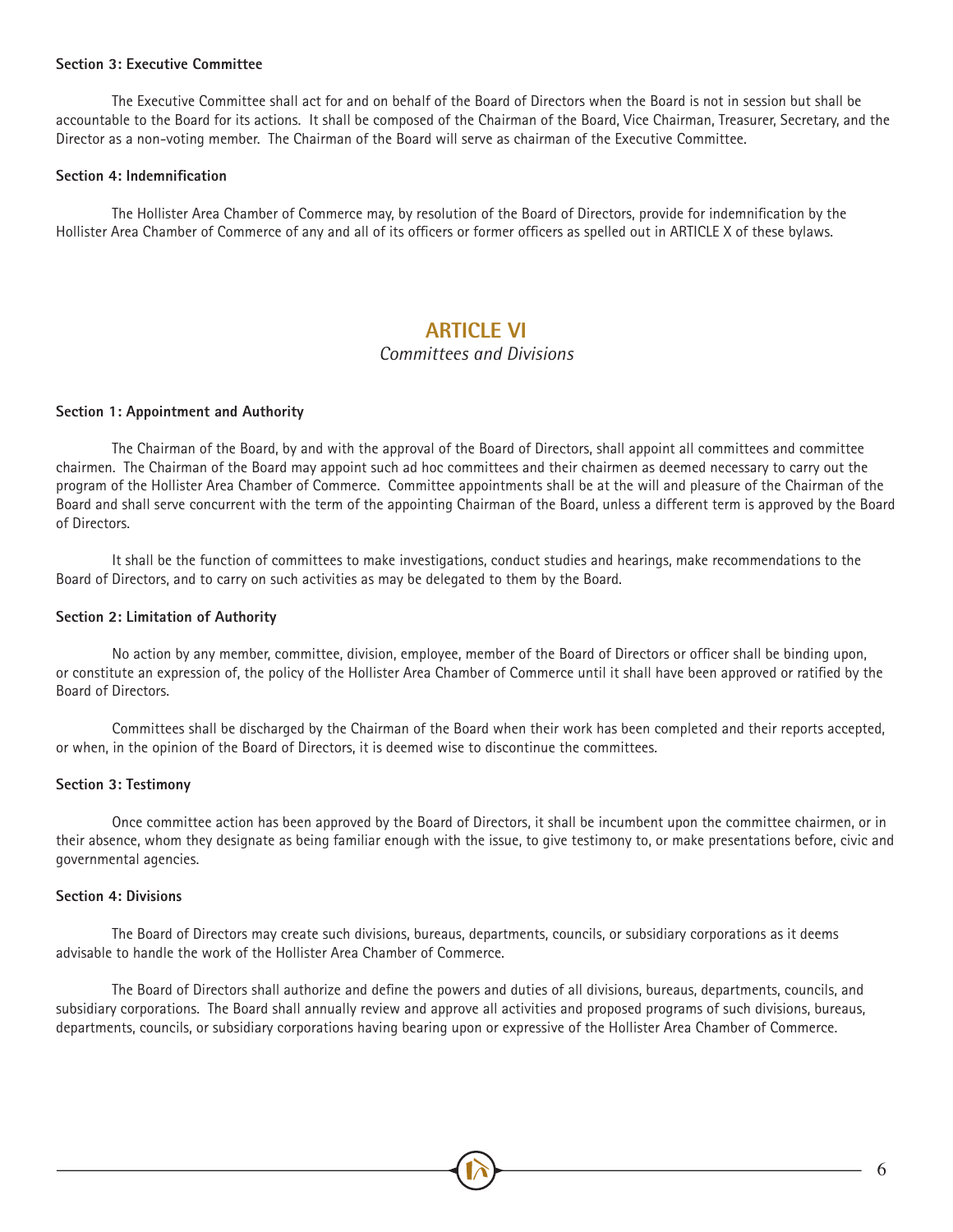# **ARTICLE VII** *Finances*

#### **Section 1: Funds**

All money paid to the Hollister Area Chamber of Commerce shall be placed in a general operating fund. Funds unused from the current year's budget will be placed in a reserve account.

#### **Section 2: Disbursements**

The Treasurer and one additional authorized check signatory shall sign all checks. If the Treasurer is unavailable or unable to provide the first signature, two other authorized signatories shall sign all checks. The Chairman of the Board, Vice Chairman, Treasurer, Secretary and other members of the Board of Directors designated by the Executive Committee are authorized to serve as check signatories. No disbursement shall be made without two (2) authorized signatures, and no staff member or employee is authorized to sign checks

#### **Section 3: Fiscal Year**

The fiscal year of the Hollister Area Chamber of Commerce shall follow the calendar year.

As soon as possible after the election of the new Board of Directors and officers, the Executive Committee shall designate a Budget Committee which shall adopt the budget for the coming year and submit it to the Board of Directors for approval.

#### **Section 4: Annual Review**

The accounts of the Hollister Area Chamber of Commerce shall be reviewed annually as of the close of business on December 31 by a public/private accountant. The review shall at all times be available to members of the organization within the offices of the Hollister Area Chamber of Commerce.

#### **Section 5: Bonding**

The Director and such other officers and staff as the Board of Directors may designate shall be bonded by a sufficient fidelity bond in the amount set by the Board of Directors and paid for by the Hollister Area Chamber of Commerce.

### **ARTICLE VIII** *Dissolution*

#### **Section 1: Procedure**

The Hollister Area Chamber of Commerce shall use its funds only to accomplish the objectives and purposes specified in these bylaws, and no part of said funds shall inure, or be distributed, to the members of the Hollister Area Chamber of Commerce. On dissolution of the Hollister Area Chamber of Commerce, any funds remaining shall be distributed to one or more regularly organized and qualified charitable, education, scientific or philanthropic organizations to be selected by the Board of Directors as defined in IRS Section 501 (c)(3).